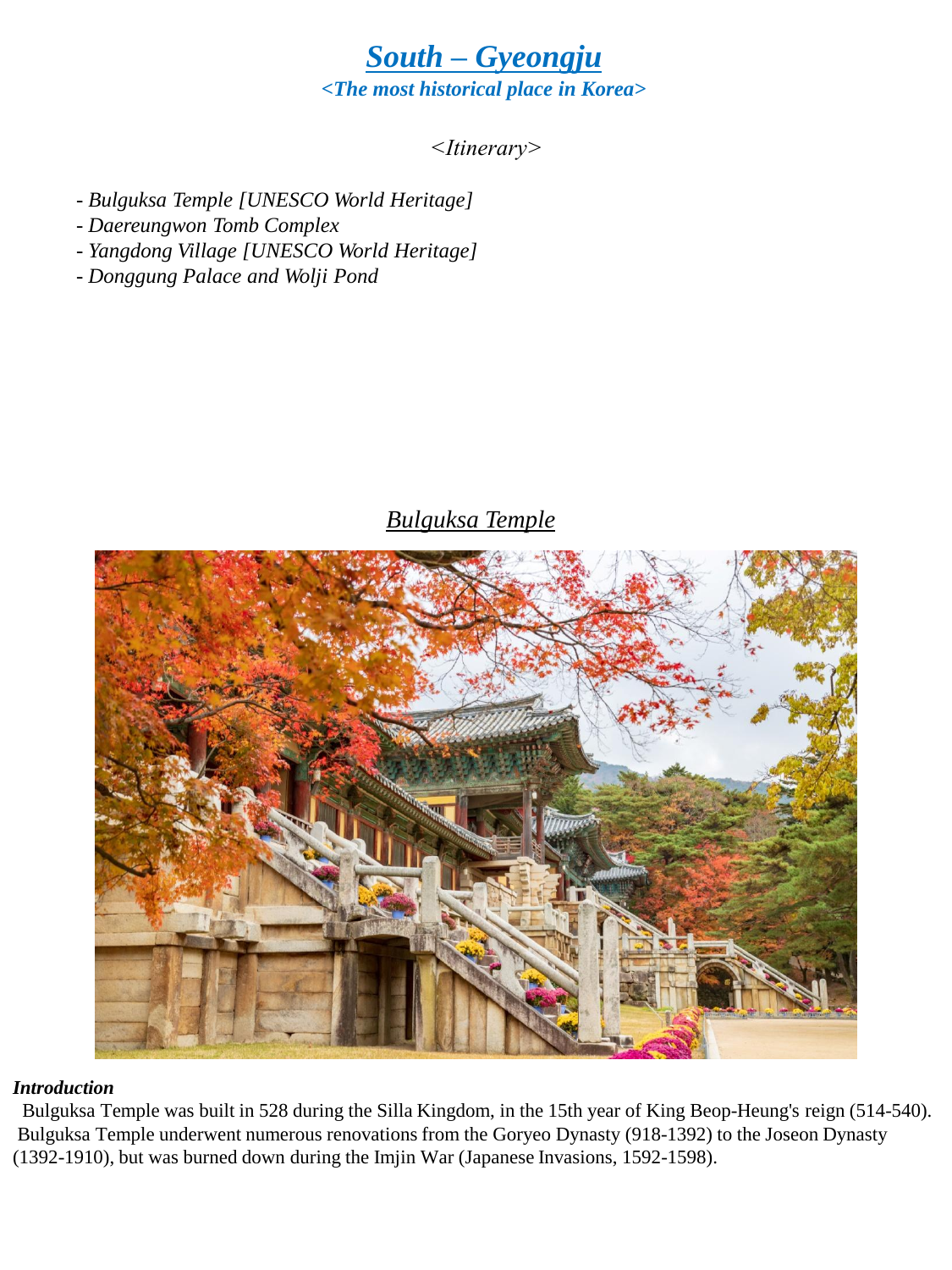### *Daereungwon Tomb Complex*



#### *Introduction*

Large ancient tombs of kings and nobles of the Silla Kingdom can be seen around Gyeongju at the Daereungwon Tomb Complex (Cheonmachong Tomb). There are twenty-three large tombs located here; the most famous being Cheonmachong and Hwangnamdaechong.



### *Yangdong Village*

#### *Introduction*

Gyeongju Yangdong Village is Korea's largest traditional village, showcasing the traditional culture of the Joseon Dynasty and the beautiful natural surroundings. Thanks to its many cultural heritages, including treasures, national treasures, and folklore materials, the entire village has been designated as a cultural heritage site. Many people have visited this village to see its wealth of cultural heritages and scenic surroundings. Charles, Prince of Wales, visited this village in 1992.